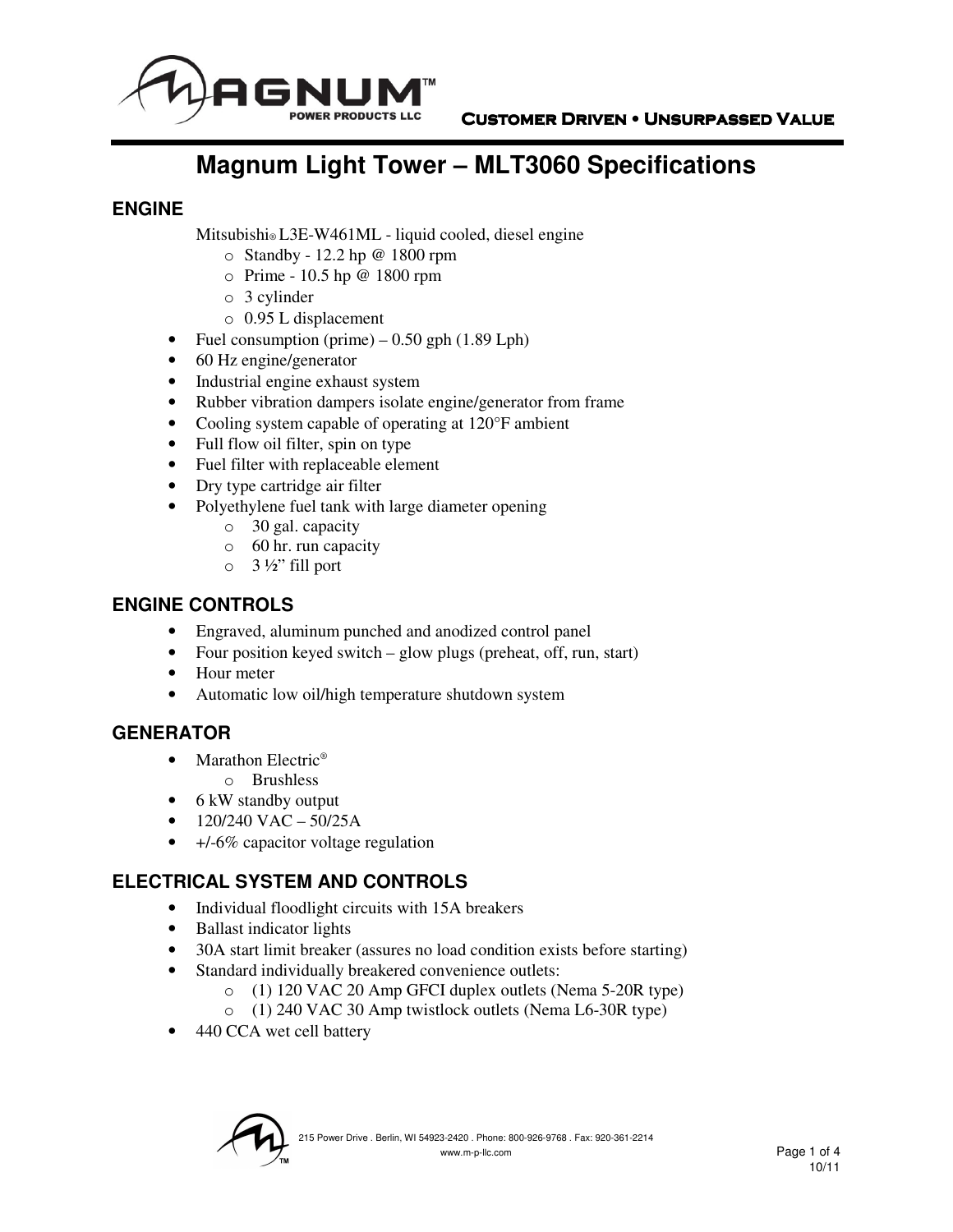## **FLOODLIGHTS**

- Four light fixtures 1000 watts each metal halide
- Oval aluminum reflector
- Tempered glass lens
- Silicone gaskets for moisture and dust protection
- Individual floodlight On/Off switches

#### **WIRING**

- All wiring is sized to the amperage draw required
- AC & DC wiring diagrams are provided

#### **MAST**

- 30' maximum extension, 3-section, tubular steel
- Self-lubricating, graphite guides on all sides of mast tubes
- Industrial black powder coat finish
- Automatic locking system in horizontal position for travel
- 1500 lb. automatic self-braking winches
- 360° rotation with locking system
- Coiled mast cord
- Dual winch system located at ergonomic height allowing single person operation
- Equipped with single lifting eye and fork pockets

#### **ENCLOSURE**

- Steel enclosure  $-14$ -gauge
	- o UV& fade resistant, high temperature cured, white polyester powder paint  $\circ$  68 dB(A) at 23 feet – prime power
- Stainless steel hinges on doors
- Multi-lingual operating/safety decals
- License plate holder with light
- Manual holder with operating manual

#### **TRAILER**

- Mast support 3" square tube,  $\frac{1}{4}$ " wall
- Removable tongue 48" long
- Tubular steel frame 3/16" wall
- Four, 2000 lb. adjustable leveling jacks 4 point stance
- All jacks transport and lock in horizontal position for storage
- Side outriggers 8' 1/4" span
- Safety chains with spring loaded safety hooks
- 2" ball hitch
- Single wall polyethylene fenders
- DOT approved tail, side, brake, and directional lights o Recessed rear lights
- 2200 lb. leaf spring axle
- $ST175/80D13 6$  ply
- $\bullet$  40.75 in. axle span

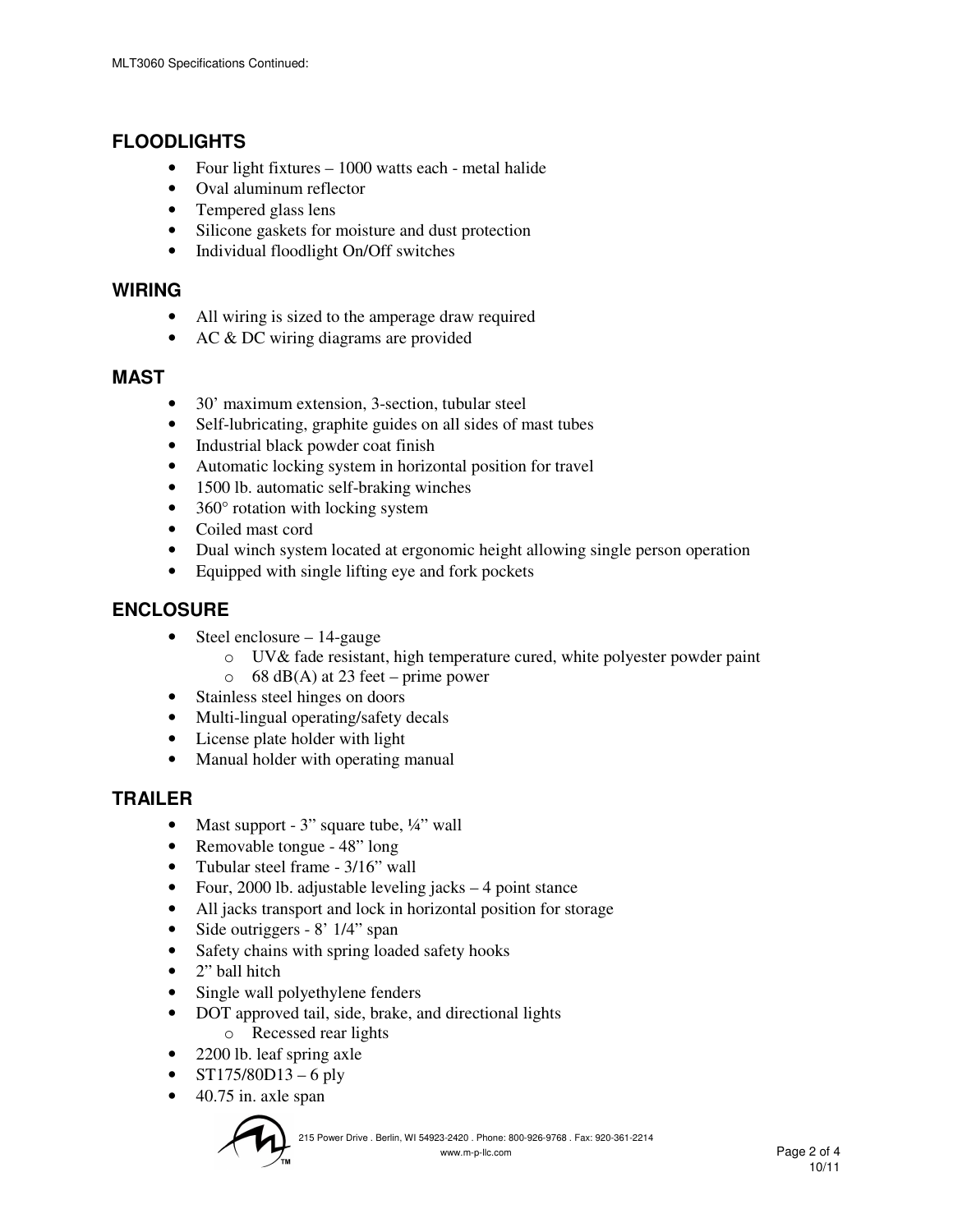## **WEIGHTS & DIMENSIONS**

- Dry weight: 1657 lbs (752 kg)
- Operating weight: 1870 lbs (848 kg)
- Mast stowed:  $170 \times 49 \times 68$  in (4.32 x 1.25 x 1.73 m)

## **WARRANTY**

• Engine and generator covered under OEM warranty – consult factory for details.

## **CERTIFICATIONS**

• CSA certified

## **MLT3060 Options**

## **COOLANT OPTIONS**

♦ 60/40 Coolant, 60% Ethylene glycol

#### **ENGINE OPTIONS**

- ♦ Heated fuel filter
- ♦ Oil drain valve kit
- $\triangle$  Lower radiator hose engine heater

## **ELECTRICAL CONTROLS OPTIONS**

- ♦ 720 CCA wet cell battery
- ♦ 720 CCA gel cell battery
- ♦ 685 CCA gel cell battery
- ◆ Battery disconnect
- $\triangleleft$  Battery charger 2A trickle
- $\triangle$  Autolight controller

#### **CABINET OPTIONS**

- ♦ Interior cabinet light
- ♦ Level indicator

#### **HITCH OPTIONS**

- $\triangleleft$  2.5" lunette ring
- $\bullet$  3" lunette ring
- ♦ 3" HD lunette ring
- $\triangleleft$  2 5/16" ball
- $\bullet$  Combination hitch  $-2.5$ " lunette ring / 2" ball